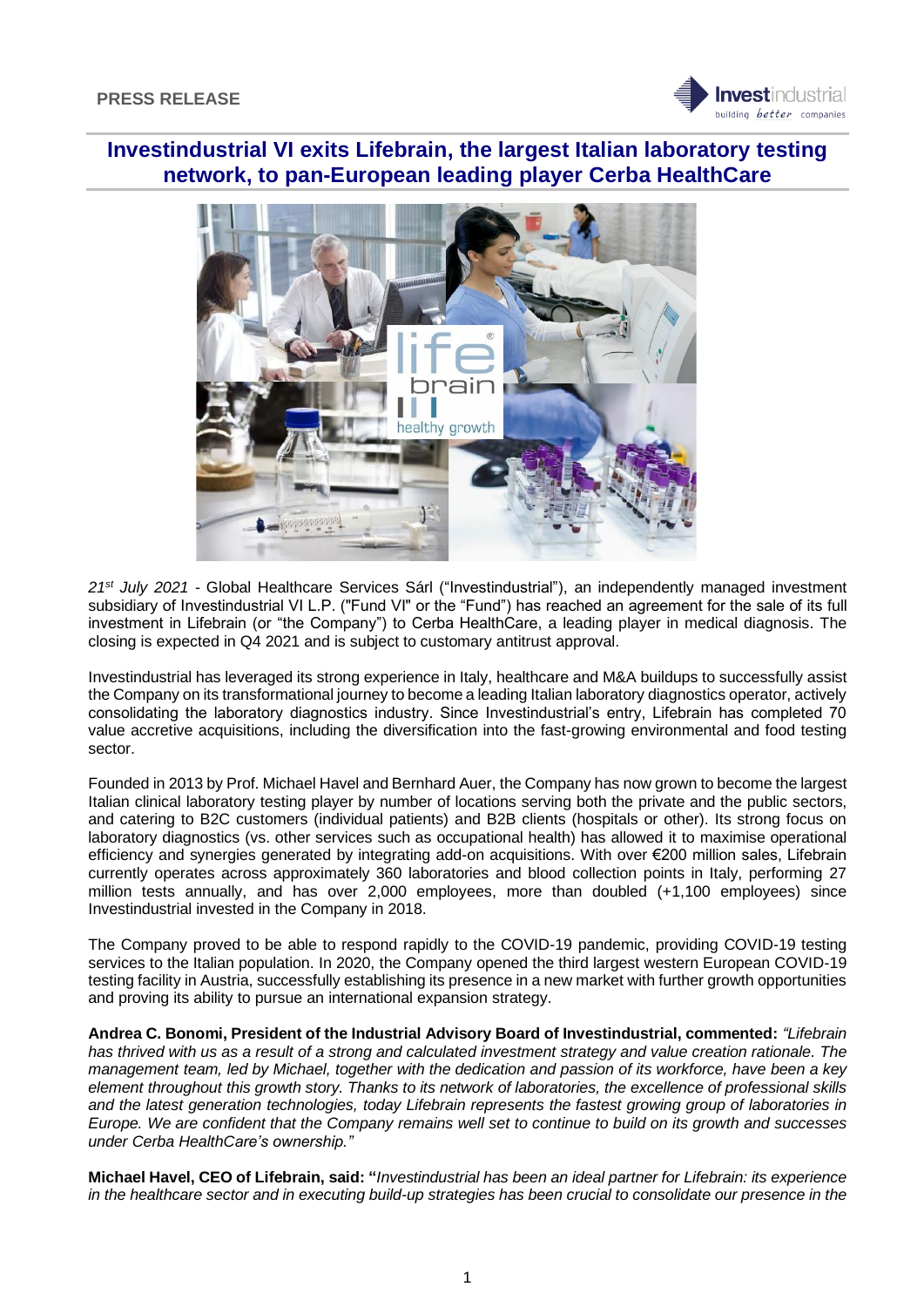### **PRESS RELEASE**



*Italian market in addition to expanding our business model internationally through a programme of acquisitions while continuining to improve the quality of services offered to our customers".*

**Catherine Courboillet, CEO of Cerba HealthCare, added:** *"These exclusive discussions illustrate the*  expansion strategy that Cerba HealthCare has driven over the past decade. With an extended presence *throughout 17 Italian regions, this acquisition would enable Cerba HealthCare Italia to reinforce its unique position in the diagnosis market while bringing scientific expertise and diagnostic approach closer to patients and medical community through what is to become the largest network of laboratories in Italy. In that regard, this acquisition will give us the critical size to serve the purpose driven culture of the Cerba HealthCare Group that is to offer quality diagnostic services to the largest number of people and in the long run".*

*Cerba Healthcare, headquartered in France and firmly established in Africa and Europe through its historical*  routine and specialty biology expertise, also operates globally through its clinical trials business unit for the *validation of new compounds and vaccines. It stands as a unique group in the diagnosis market, covering the needs for diagnostic tools and expertise for patients, physicians, hospitals and the pharmaceutical industry.* 

Advising Investindustrial were Goldman Sachs and JP Morgan (M&A advisors), Chiomenti and Wolf Theiss (legal), PWC (accounting), Boston Consulting Group (business / commercial), Deloitte (tax), Accenture (IT) and Golder Associates (environmental).

Advising Cerba HealthCare were Bank of America, EY, ATK and Accenture, Orrick, Schoenherr and Latham.

### **About Investindustrial**

Investindustrial is a leading European group of independently managed investment, holding and advisory companies with €11 billion of raised fund capital. With ESG principles deeply embedded into the Firm's core approach, Investindustrial has a 30-year history of providing mid-market companies capital, industrial expertise, operational focus and global platforms to accelerate sustainable value creation and international expansion. Certain companies of the Investindustrial group are authorized by, and subject to regulatory supervision of the FCA in the United Kingdom and the CSSF in Luxembourg. Investindustrial's investment companies act independently from each other and each Investindustrial fund. Additional information is available at [www.investindustrial.com.](http://www.investindustrial.com/)

# **About lifebrain**

With more than €200 million sales, Lifebrain is a leader in the routine and specialty laboratory testing business. The company operates approximately 360 laboratories in Italy, performing more than 27 million tests annually and serving more than 200 health care facilities. The product portfolio of lifebrain includes seven main product segments in the field of laboratory diagnostics services: clinical chemistry, haematology, immunochemistry, microbiology, molecular biology, cytology and pathology. The company has more than 2,000 employees. Additional information is available at [www.lifebrain.it](http://www.lifebrain.it/)

### **About Cerba HealthCare**

Cerba HealthCare, a leading player in medical diagnosis, aims to support the evolution of health systems towards more prevention. It draws on more than 50 years of expertise in clinical pathology to better assess the risk of diseases development, detect and diagnose diseases earlier, and optimize the effectiveness of personalized medicine.

Every day, on 5 continents, the Group's 9,600 employees sustain the transformation of medicine, driven by one deep conviction : to advance diagnosis is to advance health. Cerba HealthCare, *enlightening health*.

Additional information is available at [www.cerbahealthcare.com](http://www.cerbahealthcare.com/)

### **For further information please contact:**

UK Media Maitland/AMO David Stürken and David Stürken Jonathan Cook Mob: +44 (0) 7990 595 913<br>
Email: dsturken@maitland.co.uk Email: icook@maitland.co.u

Email: jcook@maitland.co.uk